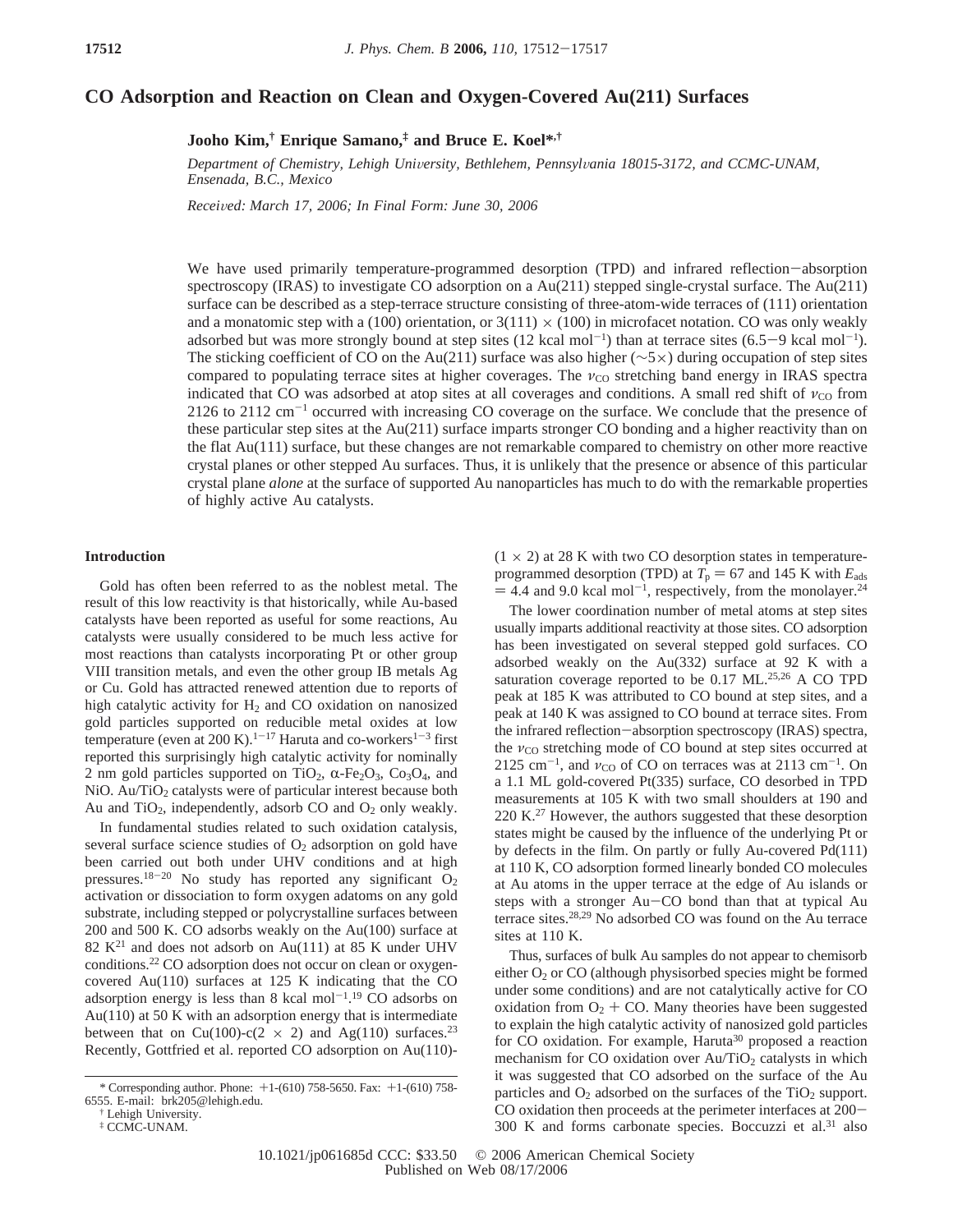proposed that the first step in the CO oxidation reaction at room temperature was the adsorption of mobile  $O_2$  species at defect sites on the oxide support followed by dissociation at the interface between Au step sites and the oxide. Then, adsorbed oxygen species "spill over" to the Au particles where they react with adsorbed CO. In reports from Goodman and co-workers<sup>32,33</sup> in which they investigated more clearly the dependence of CO oxidation activity on the Au cluster size on planar  $TiO<sub>2</sub>$  supports, they proposed that the structure sensitivity could be related to a quantum size effect with respect to the thickness of the gold islands. They found that Au islands that were two atomic layers thick were the most effective for catalyzing CO oxidation and possessed unusual electronic properties.

Insights from theoretical calculations are also available. Landman and co-workers<sup>34,35</sup> calculated CO oxidation on the Au anion dimer,  $Au_2^-$ , and determined that  $Au_2CO_3^-$  was a key metastable intermediate to produce  $CO<sub>2</sub>$  with an activation barrier of 12 kcal mol<sup>-1</sup>. Mavrikakis et al.<sup>36</sup> explored the reactivity of gold on the basis of self-consistent density functional theory (DFT) calculations of  $O_2$  and CO adsorption on flat Au slabs with  $1-6$  layers and on Au(211) stepped slabs. The reactivity of Au(111) slabs had little variation except for the one-layer slab, which was less reactive than all of the others. CO adsorbed stronger on step sites than (111) terrace sites. The  $O<sub>2</sub>$  dissociative adsorption activation energy on the Au(211) stepped surface was nearly thermoneutral, while it was a positive value on the Au(111) surface. It was proposed that  $O_2$  might dissociate on the step edges on Au(211). They also proposed that the unusually high catalytic activity of gold particles on supports might be partly due to high step density and strain effects from lattice mismatch of Au particles on supports. Liu et al.37 reported DFT calculations of CO adsorption energies on the Au(111), Au(211), and Au(221) surfaces to be 4.0, 24.9, and  $23.7$  kcal mol<sup>-1</sup>, respectively. These CO adsorption energies on the Au stepped surfaces seem to be somewhat too high considering that the CO desorption energy on Au(332) is less than 13 kcal mol<sup>-1</sup>.<sup>26</sup>

To provide additional data on the reactivity of Au(211) surfaces, and also benchmark such theoretical calculations, we report here on TPD and IRAS investigations of CO adsorption on a Au(211) single-crystal surface.

### **Experimental Methods**

Experiments were conducted in a two-level stainless steel UHV chamber that has been described previously.<sup>38</sup> The system had a base pressure of  $2 \times 10^{-10}$  torr. The lower level was equipped for AES, TPD, and LEED studies, and an attached batch reactor on the upper level had facilities for  $Ar^+$ -ion sputtering, IRAS measurements, and high-pressure kinetics studies.

The Au(211) crystal (Metal Crystal & Oxides, LTD, diam 10 mm  $\times$  2 mm thick) was mounted using two 0.015 in. diameter W wires attached to two 0.126 in. diameter Ta rods that were pressed into a liquid-nitrogen-cooled Cu block. The crystal could be heated resistively to 1100 K and cooled to 85 K as monitored by a chromel-alumel thermocouple pressed firmly (using Au foil) into a small hole in the side of the crystal. The crystal was cleaned by repeated  $Ar<sup>+</sup>$ -ion sputtering (500) eV, 2 *µ*A) for 10 min with the sample at 300 K and annealing at 985 K for 10 min in UHV. This procedure was repeated until the carbon peak in AES  $(E_p = 3 \text{ keV})$  did not decrease any more ( $\theta_c = 0.02$  ML). After this, the sample was treated by exposure to  $10^{-5}$  torr of O<sub>2</sub> at 873 K for 5 min and flashed to 985 K for 1 min to eliminate any trace of carbon on the surface.

After this initial extensive cleaning procedure, exposing the sample to oxygen ( $P_{\text{O}_2} = 10^{-5}$  torr) at 873 K for 5 min and flashing the surface to 985 K for 1 min was sufficient to remove any small carbon residue that accumulated at the surface.

High-purity CO (Matheson Gas Products, UHP grade, 99.9% purity) was used in the UHV chamber without further purification. Ozone used for dosing in UHV was prepared in our laboratory using a commercial ozone generator as described elsewhere.39

TPD experiments were performed with the crystal in lineof-sight of the ionizer of the quadrupole mass spectrometer (QMS) and a heating rate of 3 K s<sup>-1</sup>. QMS signals at  $m/e =$ 18, 28, 32, and 44 were monitored simultaneously. The mass spectrometer was shielded, and the sample was placed close (∼2 mm) to the entrance aperture of the shield in order to discriminate against desorption not coming from the crystal front face. IRAS was performed by using a Mattson Infinity 60MI spectrometer operated at  $4 \text{ cm}^{-1}$  resolution and accumulating 1000 scans.

CO was leaked into the UHV chamber through a Varian leak valve with an attached stainless steel tube and microcapillary array to achieve a directed gas beam and exposure of gas on the sample front face without prior reaction with the chamber walls. CO exposures are reported herein after calculating the exposure by using the background pressure measured by the ion gauge and then multiplying this value by a factor of 5 to account for the doser enhancement of the gas exposure over that of the random flux in the chamber. This enhancement factor was directly measured at the beginning of these experiments by comparing the CO TPD area resulting from small CO doses from the background gas with those results obtained by using the doser. Ozone was dosed similarly onto the Au(211) surface via a second doser, but reported ozone exposures are for relative comparisons only, since some ozone decomposition occurs in the gas lines and leak valve and the increased pressure in the chamber that is measured is due partially to  $O_2$ .

#### **Results and Discussion**

The Au(211) surface is described as  $3(111) \times (100)$  in microfacet notation, i.e., a step-terrace structure consisting of three-atom-wide terraces of (111) orientation and a monatomic step with a (100) orientation. Structural details and our LEED characterization of the Au(211) surface can be found elsewhere.<sup>20</sup>

**CO Adsorption on Au(211).** Temperature-programmed desorption (TPD) experiments were performed following CO exposures from 0.0025 to 50 langmuir (L) on the Au(211) surface at 85 K. As shown in Figure 1, TPD curves exhibited a peak at 190 K  $(\alpha)$  and a broad feature from 100 to 150 K  $(\beta_1)$  $= 150$  K,  $β_2 = 127$  K, and  $β_3 = 109$  K). The α peak shifted from 197 to 190 K with increasing exposures. This peak was attributed to desorption of CO from step sites on the Au(211) surface. The CO desorption energy  $E_d$  for this peak was roughly estimated to be  $12 \text{ kcal mol}^{-1}$  by utilizing Redhead analysis assuming first-order desorption kinetics and a preexponential factor of  $10^{13}$  s<sup>-1</sup>. The broad feature at lower temperatures was attributed to CO desorption from terrace sites. The  $\beta_1$  peak appeared initially at 150 K after 0.025 langmuir CO exposure. The  $\beta_2$  and  $\beta_3$  peaks at 127 and 109 K, respectively, were observed after 0.1 langmuir CO exposure. Values of  $E<sub>d</sub>$  for CO desorption in these peaks were roughly estimated to be 6.5 kcal mol<sup>-1</sup> ( $\beta_3$ ), 8 kcal mol<sup>-1</sup> ( $\beta_2$ ), and 9 kcal mol<sup>-1</sup> ( $\beta_1$ ) by Redhead analysis as above.

An "uptake curve" can be constructed from the TPD data to obtain information on the CO adsorption kinetics. Such a curve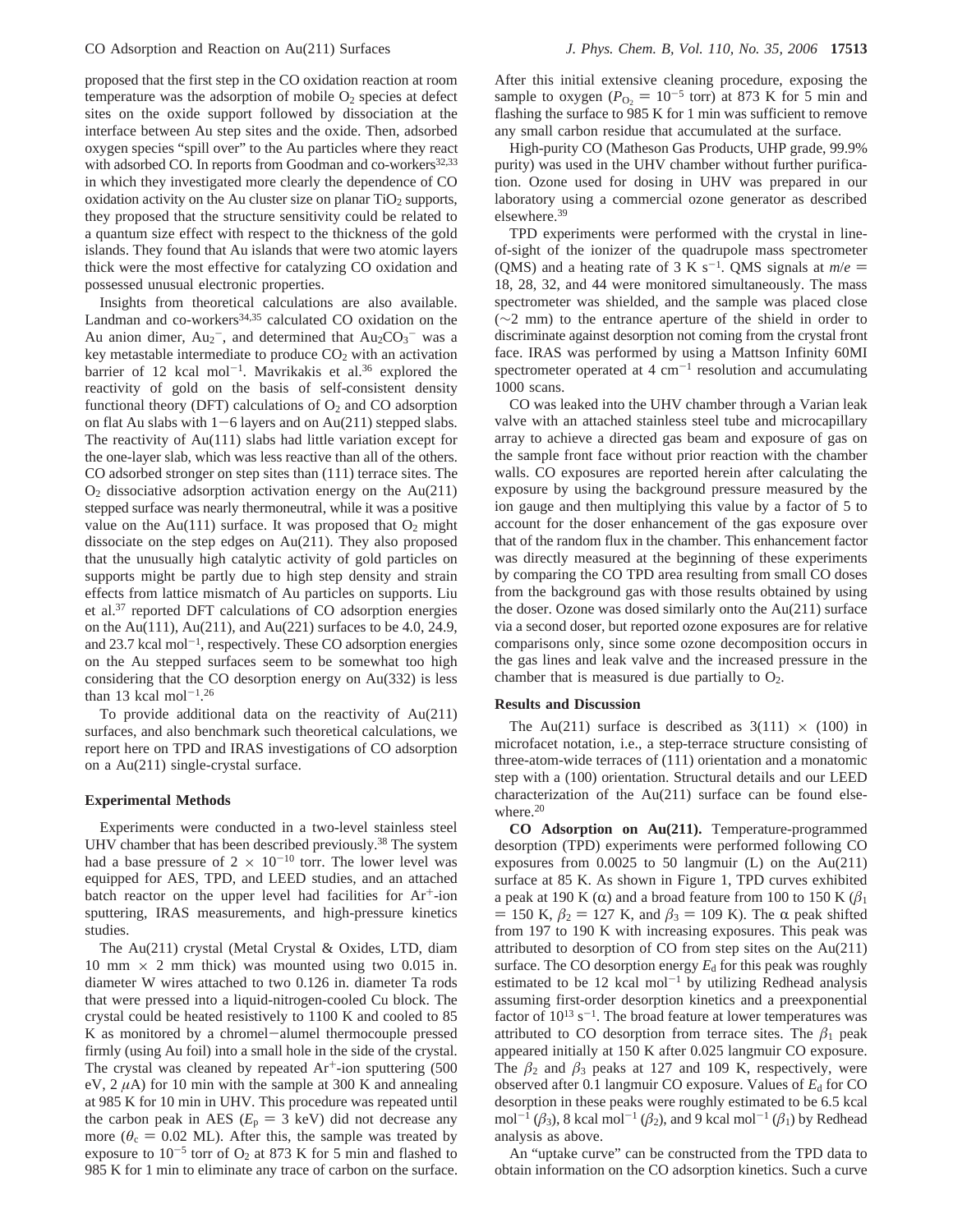

Figure 1. CO TPD curves obtained after dosing  $0.0025 - 50$  langmuir (L) CO on Au(211) at 85 K. Results are shown for CO exposures of 0, 0.0025, 0.005, 0.01, 0.025, 0.05, 0.75, 0.1, 0.25, 0.5, 2.5, 5, 10, 25, and 50 langmuir. Peaks are identified as  $\alpha = 190$  K,  $\beta_1 = 150$  K,  $\beta_2$  $= 127$  K, and  $\beta_3 = 109$  K. The bottom curve is for CO desorption from background accumulation only, with no CO dose given.



**Figure 2.** Uptake curve for CO adsorption on Au(211) at 85 K. This was constructed from the CO TPD peak areas from data presented in Figure 1. The inset shows CO uptake in the low-exposure regime  $(0-$ 2.5 langmuir) on an expanded scale. CO adsorbs more efficiently below 0.1 langmuir exposure, and then the CO sticking coefficient decreases significantly.

is shown in Figure 2, in which the TPD peak areas obtained from the curves in Figure 1 are plotted as a function of the CO exposure used. Relative CO coverages calculated from the saturation coverage at 85 K are shown at the right axis. CO adsorption on the surface is initially very rapid with a constant sticking coefficient, which is given by the slope of the curve in this plot. Thus, CO adsorption occurs initially at step sites with high efficiency with non-Langmuirian adsorption kinetics via a precursor-mediated adsorption mechanism. Following saturation of these sites, additional CO adsorption occurs on the terrace sites with a lower adsorption energy and a reduced sticking coefficient that is 4.6 times smaller than onto the steps. The CO adsorption more nearly resembles Langmuirian adsorption kinetics at higher coverages.

Figure 3 shows data obtained to explore the influence of thermally induced restructuring or ordering of the CO monolayer on the CO TPD curves. These experiments were carried out by exposing 0.5 langmuir CO on Au(211) at 85 K, flashing the surface to a given higher temperature and recooling to 85 K, and then subsequently performing TPD measurements. CO associated with the terrace sites on Au(211) was removed by heating the sample to 160 K, and only CO bound at step sites



**Figure 3.** CO TPD curves obtained after dosing 0.5 langmuir (L) CO on Au(211) at 85 K and then preannealing to various temperatures. CO remains only at the Au(211) step sites after annealing to 160 K.

was left on the surface. The amount of CO left on Au(211) step sites at 160 K was estimated to be 14% of the saturation coverage formed by a 50 langmuir CO dose (the difficulty of clearly discriminating background effects in the TPD spectra from large doses causes uncertainty in this estimation, and that of the sticking coefficient at high coverage).

In previous studies reported by Ruggiero and Hollins, $25$  CO desorption from a stepped Au(332) surface showed similar behavior. This surface can be described as  $6(111) \times (100)$  in microfacet notation indicating a step-terrace structure consisting of six-atom-wide terraces of (111) orientation and a monatomic step with a (100) orientation. CO desorbed in two peaks at 140 and 185 K in TPD after exposing CO on the surface at 92 K. The saturation coverage of CO on Au(332) at 92 K was reported as 0.17 ML using the measured dipolar-coupling shift in IR experiments. Results are also available for several related metal surfaces. CO TPD curves from a Cu(332) surface showed three CO desorption states in the experiments of Bönicke et al.<sup>40</sup> After comparing their results with CO TPD data on Cu(111) and Cu- (110) surfaces, they suggested that the higher temperature peak was from step sites and the other was from terrace sites. On the stepped 6(111)  $\times$  (100) and 6(111)  $\times$  (111) Pt surfaces, a high-temperature TPD peak was assigned to CO desorption from step sites with  $E_d = 33$  kcal mol<sup>-1.41</sup> The value for CO adsorbed<br>at terrace sites was  $F_d = 24-27$  kcal mol<sup>-1</sup> at terrace sites was  $E_d = 24 - 27$  kcal mol<sup>-1</sup>.

Figure 4 shows IRAS spectra of CO adsorbed on Au(211) at 85 K for increasing CO doses. Adsorbate spectra in IRAS were taken after CO was exposed on the surface at 85 K, and then the associated reference spectra were obtained after heating the sample to 700 K to desorb all CO from the surface. The value of *ν*<sub>CO</sub> for CO adsorbed on Au(211) after the lowest exposure  $(0.005$  langmuir) appeared at 2122 cm<sup>-1</sup>, and this shifted to  $2112 \text{ cm}^{-1}$  after exposures larger than 0.25 langmuir. This value did not shift further with higher CO exposures.

In addition, IRAS was used to probe restructuring or ordering in the CO monolayer due to heating. Figure 5 shows IRAS spectra after 0.5 langmuir CO was exposed on Au(211) at 85 K and after the sample was flashed to successively higher temperatures of 110-200 K. These spectra were obtained after the sample had recooled to 85 K following each annealing step. Increasing the flash temperature caused the *ν*<sub>CO</sub> peak to shift from 2112  $cm^{-1}$  at 85 K to 2126  $cm^{-1}$  at temperatures higher than 190 K where  $\theta_{\text{CO}}$  was less than 3% of the saturation coverage.

Because the IRAS spectra showed a *ν*<sub>CO</sub> band that was higher than  $2100 \text{ cm}^{-1}$  in all cases, CO can be considered to be bonded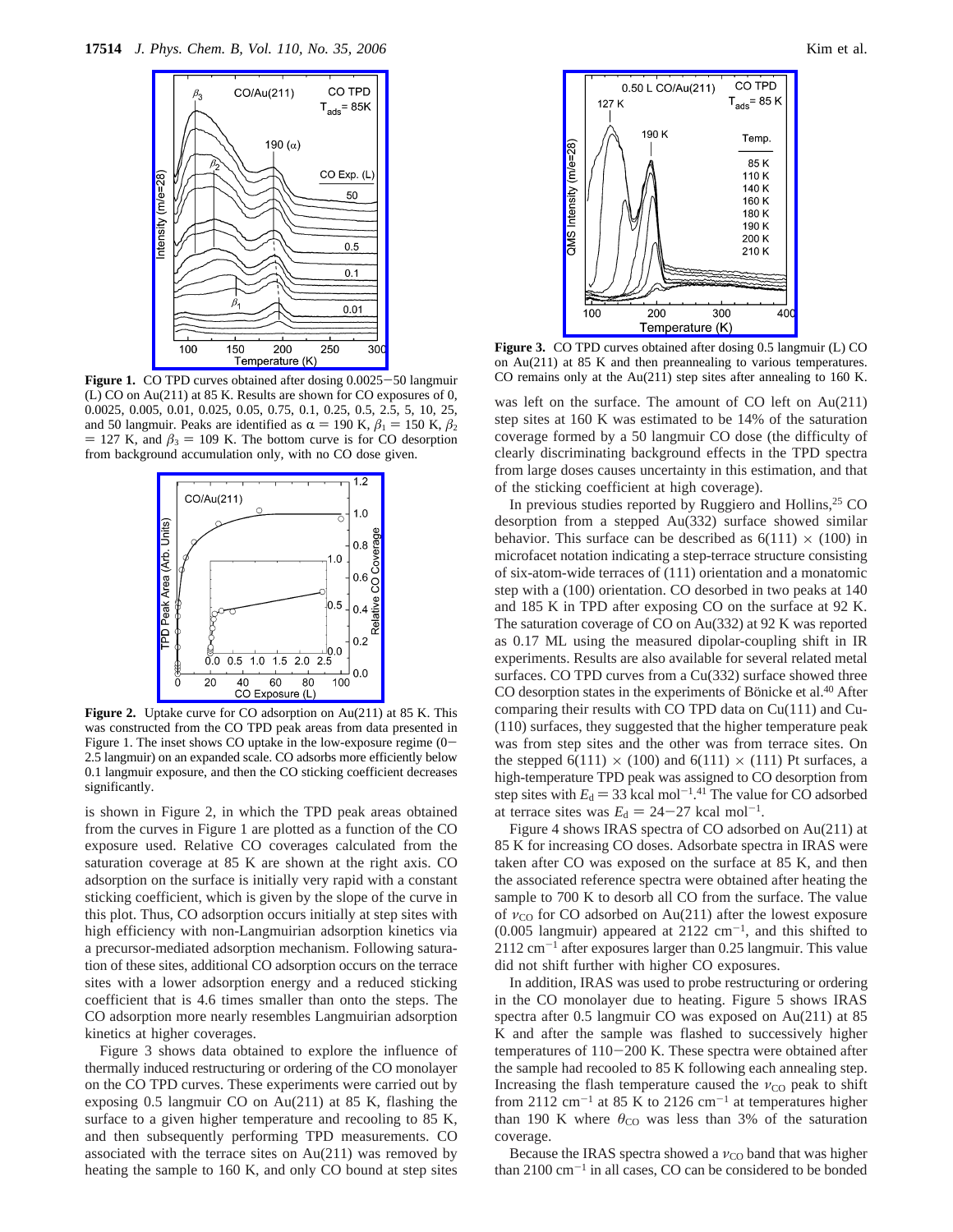

**Figure 4.** Vibrational spectra from IRAS obtained after dosing 0.005– 10 langmuir CO on Au(211) at 85 K. The *ν*<sub>CO</sub> mode of CO adsorbed on Au(211) after the lowest exposure (0.005 langmuir) occurs at 2122  $\text{cm}^{-1}$ , and then it shifts to 2112  $\text{cm}^{-1}$  with increasing exposure. The position of *ν*<sub>CO</sub> (2143 cm<sup>-1</sup>) for gas-phase CO is marked on the top spectrum for comparison.



**Figure 5.** Companion IRAS spectra to Figure 3 that were obtained after dosing 0.5 langmuir CO on Au(211) at 85 K and then subsequently flashing the crystal to various temperatures in the range of  $85-200$  K. The spectra were taken after recooling the surface to 85 K. The *ν*<sub>CO</sub> band appeared at 2112 cm<sup>-1</sup> at 85 K and shifted to 2126 cm<sup>-1</sup> after flashing to 190 K. Flashing above 200 K removes all CO from the surface.

at atop sites on the surface, regardless of whether adsorption is associated with terraces or steps. The red shift of *ν*<sub>CO</sub> for adsorbed CO with increasing CO coverage on Au surfaces has been reported and explained previously by using two opposing effects: dipolar coupling and chemical shift. Dipolar coupling tends to increase  $v_{\text{CO}}$ , while a chemical effect can shift the band either to lower or higher wavenumbers as  $\theta_{\rm CO}$  increases. Dumas et al.42,43 investigated both effects on Au films by recording spectra from <sup>12</sup>CO/<sup>13</sup>CO mixtures. Such an isotopic mixture allows dipolar-coupling shifts to be reduced in a controlled way, while leaving chemical shifts unchanged. They found that the total shift of  $-13$  cm<sup>-1</sup> ( $v_{\text{CO}} = 2125$  cm<sup>-1</sup> at one-tenth of saturation coverage and  $v_{\text{CO}} = 2112$  cm<sup>-1</sup> at saturation saturation coverage and  $v_{\text{CO}} = 2112 \text{ cm}^{-1}$  at saturation<br>coverage) could be resolved into a dipolar-coupling shift of  $+17$ coverage) could be resolved into a dipolar-coupling shift of  $+17$  $cm^{-1}$  and a chemical shift of  $-30$  cm<sup>-1</sup>. France and Hollins<sup>44</sup> in studies of Au supported on silica using isotopic mixtures found that  $v_{\text{CO}}$  shifted from 2129 cm<sup>-1</sup> at a pressure of 0.001 torr CO to 2106 cm<sup>-1</sup> at 760 torr CO. This red shift in  $v_{\text{CO}}$ with increasing CO coverage was attributed to the combination of a small positive dipolar component and a larger negative



**Figure 6.** CO TPD curves obtained after exposing CO on an oxygenprecovered surface produced by a 100 langmuir  $O_3$  exposure on the Au(211) surface at 85 K to create a saturation coverage of O adatoms. CO TPD peaks at 133 and 190 K indicate that some CO is reversibly adsorbed on the Au(211) after large CO doses.

chemical shift component. The red shift of  $v_{\text{CO}}$  in our results with increasing  $\theta_{\rm CO}$  can be explained in the same manner. Changing  $\theta_{\rm CO}$  from near-saturation monolayer coverage at 85 K to the low coverage obtained by heating this layer to 190 K causes a measured (total) shift of  $14 \text{ cm}^{-1}$  because changes in the chemical shift dominate over changes in dipolar-coupling shift as  $\theta_{\rm CO}$  decreases on the surface.

Jugnet et al.45 investigated CO adsorption on a Au(110) single crystal at CO pressures in the range of  $0.1-100$  torr by polarized IRAS. They observed only one  $v_{\text{CO}}$  band at 2110 cm<sup>-1</sup> with an intensity that depended on the CO pressure. In IRAS studies of CO adsorption on a stepped Au(332) surface at 92 K, Ruggiero and Hollins<sup>25,26</sup> found a single band at 2124  $cm^{-1}$  that shifted  $14 \text{ cm}^{-1}$  to lower energy with increasing coverage. They measured a full width at half-maximum (fwhm) of  $16 \text{ cm}^{-1}$  for this band on Au(332) at 92 K under a dynamic pressure of  $10^{-5}$ mbar CO and suggested that this band was composed of at least three vibrational components. We obtained a fwhm between 8 and 10  $cm^{-1}$  with various exposures and 6-9  $cm^{-1}$  after annealing. Therefore, the IR bands in our results appear to be composed of a single component, and CO bonding appears to be similar whether on step or terrace sites.

The change in chemical shift of  $v_{\rm CO}$  with coverage on Au-(211) can be explained by the population of different sites as the coverage increases. CO adsorbs at step sites on Au(211) at low coverage, and so the appearance of *ν*<sub>CO</sub> at higher wavenumbers for lower  $\theta_{\rm CO}$  can be attributed to CO adsorbed at step sites. Lower  $v_{\text{CO}}$  values correspond to CO adsorbed at terrace sites. Even though CO binds more strongly at step sites, Au atoms at steps are undercoordinated, and this leads to higher  $ν_{\rm CO}$  energies for CO adsorbed at these sites. Ruggiero and Hollins<sup>25,26</sup> explained their  $v_{\text{CO}}$  shifts on Au(332) in this way rather than using chemical shift effects.

**CO Titration of Preadsorbed Oxygen Adatoms on Au- (211).** Oxygen adatoms were created using ozone exposures (100 langmuir) on the  $Au(211)$  surface at 85 K (and also after annealing this surface to 300 K, not shown), and then the surface was given various CO exposures. As shown in Figure 6, CO TPD curves after small CO exposures  $(\leq 0.5$  langmuir) are quite similar; however, additional peaks at 130 and 190 K were seen after higher CO doses ( $\geq$  2.5 langmuir). These peaks at 130 and 190 K resemble those from CO desorption from the clean Au- (211) surface as described in the previous section. Apparently,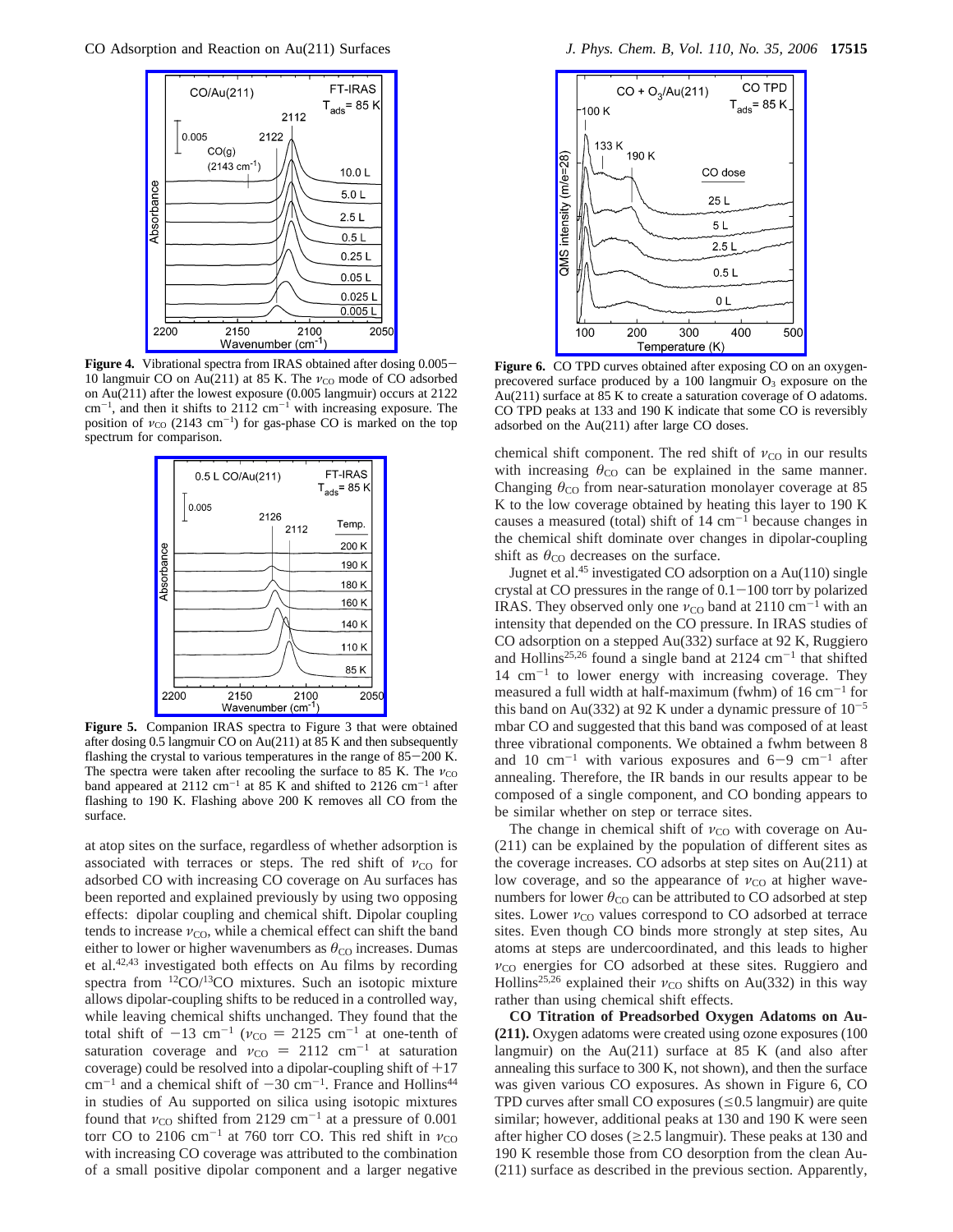

**Figure 7.** Plot of the coverage of oxygen left at the Au(211) surface following the CO exposures reported in Figure 6 and heating during subsequent TPD. The oxygen coverage was determined by the  $O<sub>2</sub>$  TPD peak areas obtained simultaneously in these experiments. The amount of oxygen at the Au(211) surface at 85 K was initially reduced efficiently by small CO doses, indicating a fast CO oxidation reaction transient, but then some oxygen that is much less reactive remains on the surface.

CO reacts with preadsorbed oxygen on the surface during CO dosing, even at this low temperature. IRAS spectra (not shown here) consistently show that very little adsorbed CO is present on the surface after exposing CO on the O-precovered Au(211) surface at 85 K. For large CO exposures, a small amount of CO can adsorb on the surface after reacting away accessible oxygen adatoms at 85 K. Figure 7 gives the amount of unreacted oxygen left on the surface following CO dosing as calculated from the  $O_2$  TPD spectra that were obtained following these CO exposures on the Au(211) surface at 85 K. The oxygen coverage was reduced efficiently by small doses of CO, which demonstrates a fast rate for the CO oxidation reaction even at 85 K. The CO oxidation rate slowed during longer CO exposures, apparently due to the presence of a less reactive form of oxygen at the surface (perhaps a less accessible form of oxygen atoms such as incorporated or subsurface oxygen). Finally, we note that the bottom CO TPD curve in Figure 6, obtained without CO dosing, may arise from a cracking fraction from  $CO_2$  desorption from adsorbed  $CO_2$  that is found following large  $O_3$  doses at low temperatures.

It was expected that Au(211) would exhibit quite a different reactivity than the flat Au(111) surface based on theoretical calculations.36 Liu et al.37 calculated using DFT that the CO adsorption energy on Au(211) would be 24.9 kcal mol<sup>-1</sup> at  $1/6$ ML, which is 6 times larger than that from the Au(111) surface. Our results show a much smaller value for the CO adsorption energy compared to these DFT calculations, indicating that further refinement is needed in the calculations. However, with respect to CO adsorption, the calculated results of Mavrikakis et al.36 are close to our experimental values. Overall, we find that the transient CO oxidation reaction probed in these CO titration experiments on the Au(211) surface does not appear to be significantly different from that on the flat Au(111) surface. Also, as we have reported in another paper,<sup>20</sup> the Au(211) surface does not dissociate  $O_2$  at pressures up to 1 atm, and this is contrary to predictions from DFT calculations. Overall, from our experimental results, we conclude that it is unlikely that simply the presence of Au(211) planes (or other unstrained step sites) could be responsible for the high catalytic activity of CO oxidation on oxide-supported gold nanoparticles.

#### **Conclusion**

CO adsorption was investigated on the Au(211) stepped surface by using primarily TPD and IRAS. CO adsorbed onto the Au(211) surface at 85 K under UHV conditions, initially rapidly to populate step sites and then more slowly to fill up the terraces. A distinct peak in CO TPD was observed that was attributed to CO adsorbed at step sites. The corresponding CO desorption energy  $E_d$  was estimated to be 12 kcal mol<sup>-1</sup>, indicating weak molecular chemisorption. At terrace sites, we estimated that  $E_d = 6.5-9$  kcal mol<sup>-1</sup>. The energy of the  $v_{\text{CO}}$ band observed in IRAS indicates that CO adsorption occurs at atop sites under all conditions. The  $v_{\text{CO}}$  band undergoes a red shift from 2112 to 2126  $cm^{-1}$  with increasing CO coverage.

We find little difference between the CO chemisorption properties of the Au(211) surface, which can be described as  $3(111) \times (100)$  in microfacet notation, and other Au crystal planes or stepped surfaces, although it is significantly more reactive than the least-reactive Au(111) surface. Recent theoretical calculations that find that CO adsorbs much more strongly  $(\sim 6 \times)$  on this stepped surface than on Au(111) are in error and need further refinement. Furthermore, based on our experimental results, we conclude that facets of bulklike Au- (211) stepped surfaces that may be present on Au nanoparticles are unlikely to provide the reactive sites that are responsible for the remarkable properties reported for catalysts comprised of small Au nanoparticles on metal oxide supports.

**Acknowledgment.** This work was supported by the Department of Energy, Office of Basic Energy Sciences, Chemical Sciences Division.

#### **References and Notes**

(1) Haruta, M.; Kobayashi, T.; Sano, H.; Yamada, N. *Chem. Lett.* **1987**, *2*, 405.

- (2) Haruta, M.; Yamada, N.; Kobayashi, T.; Iijima, S. *J. Catal.* **1989**, *115*, 301.
- (3) Haruta, M.; Tsubota, S.; Kobayashi, T.; Kageyama, H.; Genet, M. J.; Delmon, B. *J. Catal.* **1993**, *144*, 175.
- (4) Gardner, S. D.; Hoflund, G. B.; Upchurch, B. T.; Schryer, D. R.; Kielin, E. J.; Schryer, J. *J. Catal.* **1991**, *129*, 114.
- (5) Knell, A.; Barnickel, P.; Baiker, A.; Wokaun, A. *J. Catal.* **1992**, *137*, 306.

(6) Cunningham, D.; Tsubota, S.; Kamijo, N.; Haruta, M. *Res. Chem. Intermed.* **1993**, *19*, 1.

(7) Lin, S. D.; Bollinger, M.; Vannice, M. A. *Catal. Lett.* **1993**, *17*, 245.

- (8) Tanielyan, S. K.; Augustine, R. L. *Appl. Catal., A* **1992**, *85*, 73.
- (9) Bollinger, M. A.; Vannice, M. A. *Appl. Catal., B* **1996**, *8*, 417.
- (10) Liu, Z. M.; Vannice, M. A. *Catal. Lett.* **1997**, *43*, 51.
- (11) Guczi, L.; Horvath, D.; Paszti, Z.; Toth, L.; Horvath, Z. E.; Karacs,
- A.; Peto, G. *J. Phys. Chem. B* **2000**, *104*, 3183.
- (12) Boccuzzi, F.; Chiorino, A. *J. Phys. Chem. B* **2000**, *104*, 5414. (13) Jia, J. F.; Kondo, J. N.; Domen, K.; Tamaru, K. *J. Phys. Chem. B* **2001**, *105*, 3017.

(14) Iizuka, Y.; Tode, T.; Takao, T.; Yatsu, K.; Takeuchi, T.; Tsubota, S.; Haruta, M. *J. Catal.* **1999**, *187*, 50.

(15) Schubert, M. M.; Hackenberg, S.; van Veen, A. C.; Muhler, M.; Plzak, V.; Behm, R. J. *J. Catal.* **2001**, *197*, 113.

(16) Grisel, R. J. H.; Nieuwenhuys, B. E. *J. Catal.* **2001**, *199*, 48.

(17) Kolmakov, A.; Goodman, D. W. *Surf. Sci.* **2001**, *490*, L597.

(18) Sault, A. G.; Madix, R. J.; Campbell, C. T. *Surf. Sci.* **1986**, *169*,

- 347.
	- (19) Outka, D. A.; Madix, R. J. *Surf. Sci.* **1987**, *179*, 351.
	- (20) Kim, J.; Samano, E.; Koel, B. E. *Surf. Sci.*, in press.
	- (21) McElhiney, G.; Pritchard, J. *Surf. Sci.* **1976**, *60*, 397.

(22) Lazaga, M. A.; Wickham, D. T.; Parker, D. H.; Kastanas, G. N.; Koel, B. E. In *Catalytic Selective Oxidation*; ACS Symposium Series 523; Hightower, J. W., Oyama, S. T., Eds.; American Chemical Society: Washington, DC, 1993; p 90.

(23) Sandell, A.; Bennich, P.; Nilsson, A.; Hernnas, B.; Bjorneholm, O.; Martensson, N. *Surf. Sci.* **1994**, *310*, 16.

(24) Gottfried, J. M.; Schmidt, K. J.; Schroeder, S. L. M.; Christmann, K. *Surf. Sci.* **2003**, *536*, 206.

(25) Ruggiero, C.; Hollins, P. *J. Chem. Soc., Faraday Trans.* **1996**, *92*, 4829.

(26) Ruggiero, C.; Hollins, P. *Surf. Sci.* **1997**, *377*, 583.